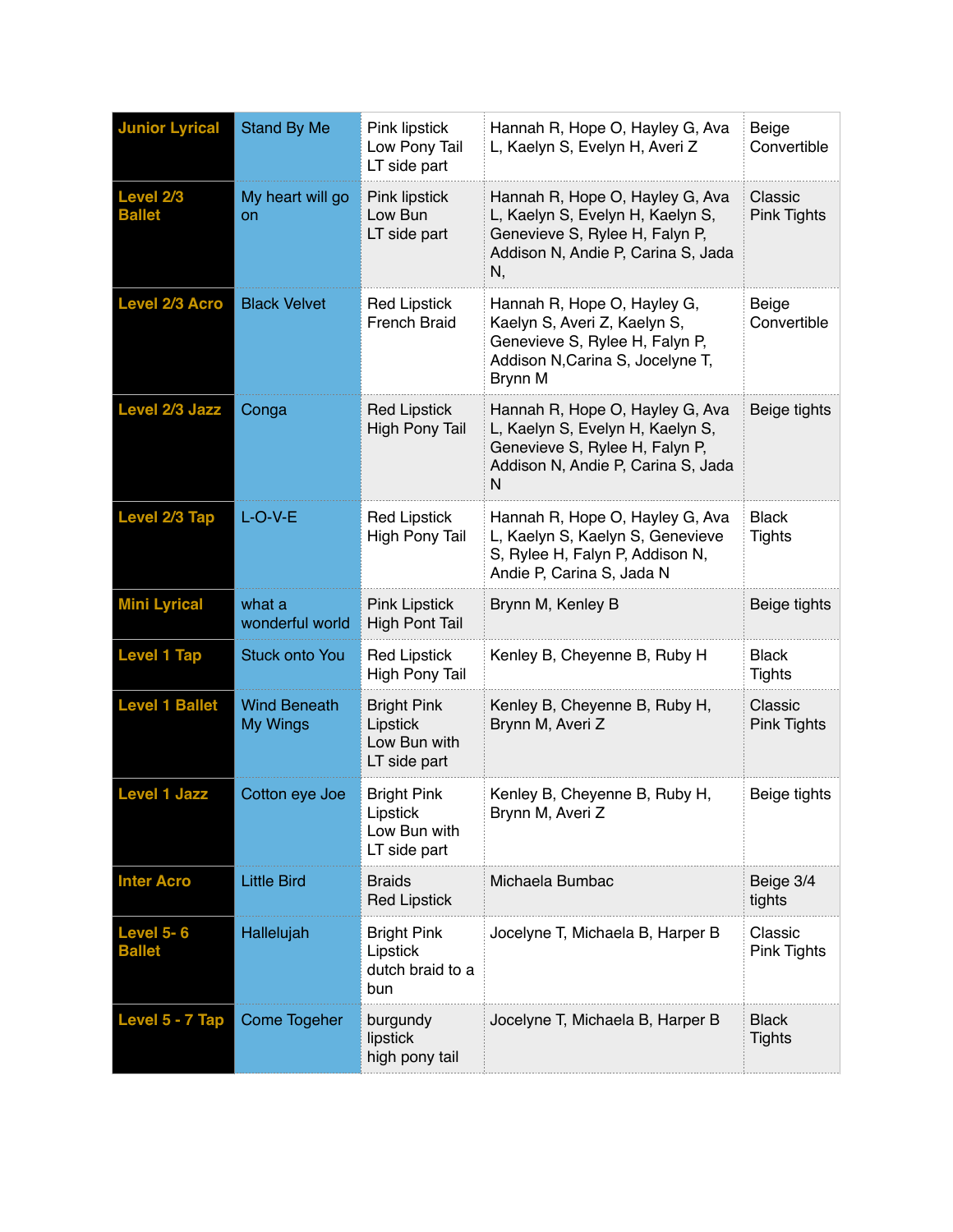| Level $5 - 6$<br>Jazz                                  | I Wanna Be<br><b>Your Lover</b>         | burgundy<br>lipstick<br>high pony tail                         | Jocelyne T, Michaela B, Harper B     | fish nets                                     |
|--------------------------------------------------------|-----------------------------------------|----------------------------------------------------------------|--------------------------------------|-----------------------------------------------|
| <b>Inter Lyrical</b>                                   | Free Fallin'                            | bright pink<br>lipstick high<br>pony                           | Michaela Bumbac, Harper B, Jada<br>N | Beige tights                                  |
| <b>Level 5 Pointe</b>                                  | swan lake<br>danseuses<br>Cygnes        | <b>Bright Pink</b><br>Lipstick<br>Low Bun with<br>LT side part | Jocelyne T, Michaela B, Harper B     | Classic<br>Pink Tights                        |
| <b>Musical</b><br><b>Theatre</b>                       | Diamonds are a<br>girls best friend     | <b>Red Lipstick</b><br><b>High Pony Tail</b>                   | Hope O, Hayley G, Jada N             | Beige tights                                  |
| <b>Highland</b>                                        | <b>Drowsy Maggie</b>                    | Regular Bun<br><b>Red Lipstick</b>                             | Hayley G, Genevieve S                | Beige tights<br><b>Black</b><br><b>Shorts</b> |
| Solo - Kenley<br><b>B</b> - Character<br><b>Ballet</b> | <b>Little Red</b><br><b>Riding Hood</b> | <b>Red Lipstick</b><br><b>French Braid</b>                     |                                      | Classic<br>Pink Tights                        |
| Solo - Brynn<br>M - Lyrical                            | <b>Fight Song</b>                       | <b>Red Lipstick</b><br>High Pony Tail                          |                                      | Beige tights                                  |
| Solo - Hayley<br>G - Tap                               | <b>Crocodile Rock</b>                   | <b>Red Lipstick</b><br><b>High Pony Tail</b>                   |                                      | <b>Black</b><br><b>Tights</b>                 |
| Solo - Hayley<br><b>G</b> - Lyrical                    | wha the world<br>needs now              | bright pink<br>lipstick high<br>pony                           |                                      | Beige tights                                  |
| Solo - Hannah<br><b>R</b> - Lyrical                    | <b>True Colours</b>                     | bright pink<br>lipstick high<br>pony                           |                                      | Beige tights                                  |
| Solo - Carina<br>S - Acro                              | Eye of The<br><b>Tiger</b>              | <b>Bright Pink</b><br><b>French Braid</b>                      |                                      | Beige<br>Convertible                          |
| Solo - Hope O<br>- Ballet                              | Everything I Do                         | <b>Bright Pink</b><br>Lipstick<br>Low Bun with<br>LT side part |                                      | Classic<br><b>Pink Tights</b>                 |
| Solo - Hope O<br>- Tap                                 | trolley Song                            | <b>Bright Pink</b><br>Lipstick<br>Low Bun with<br>LT side part |                                      | <b>Black</b><br><b>Tights</b>                 |
| Solo - Hope O<br>- Jazz                                | The Way you<br><b>Make Me Feel</b>      | <b>Red Lipstick</b><br><b>High Pony Tail</b>                   |                                      | Beige tights                                  |
| Solo - Hope O<br><b>Lyrical</b>                        | <b>Your Song</b>                        | <b>Red Lipstick</b><br><b>High Pony Tail</b>                   |                                      | Beige tights                                  |